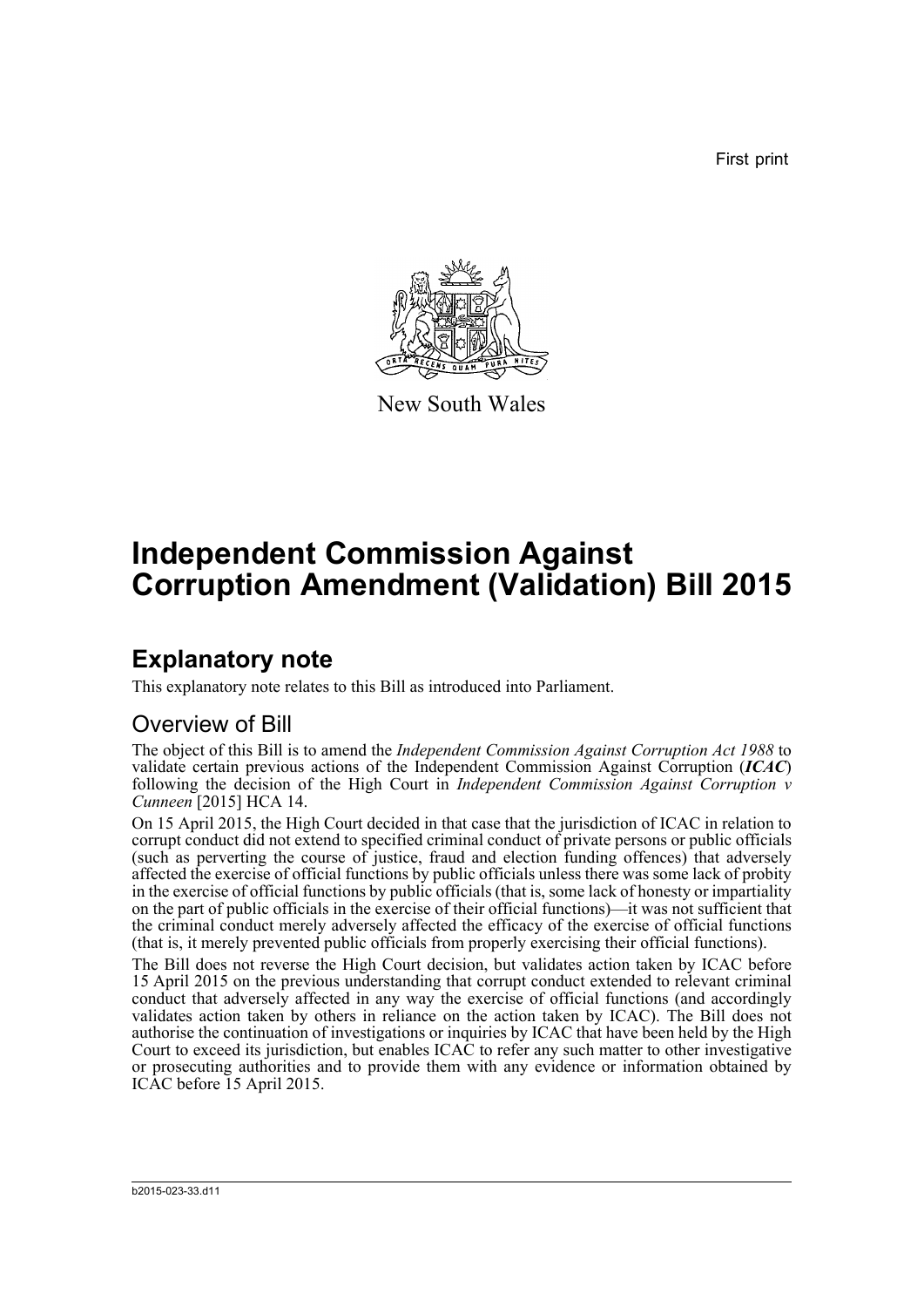### Outline of provisions

**Clause 1** sets out the name (also called the short title) of the proposed Act.

**Clause 2** provides for the commencement of the proposed Act on the date of assent to the proposed Act.

#### **Schedule 1 Amendment of Independent Commission Against Corruption Act 1988 No 35**

The Schedule amends Schedule 4 to the Act (Savings, transitional and other provisions) to provide for the validation referred to the Overview above.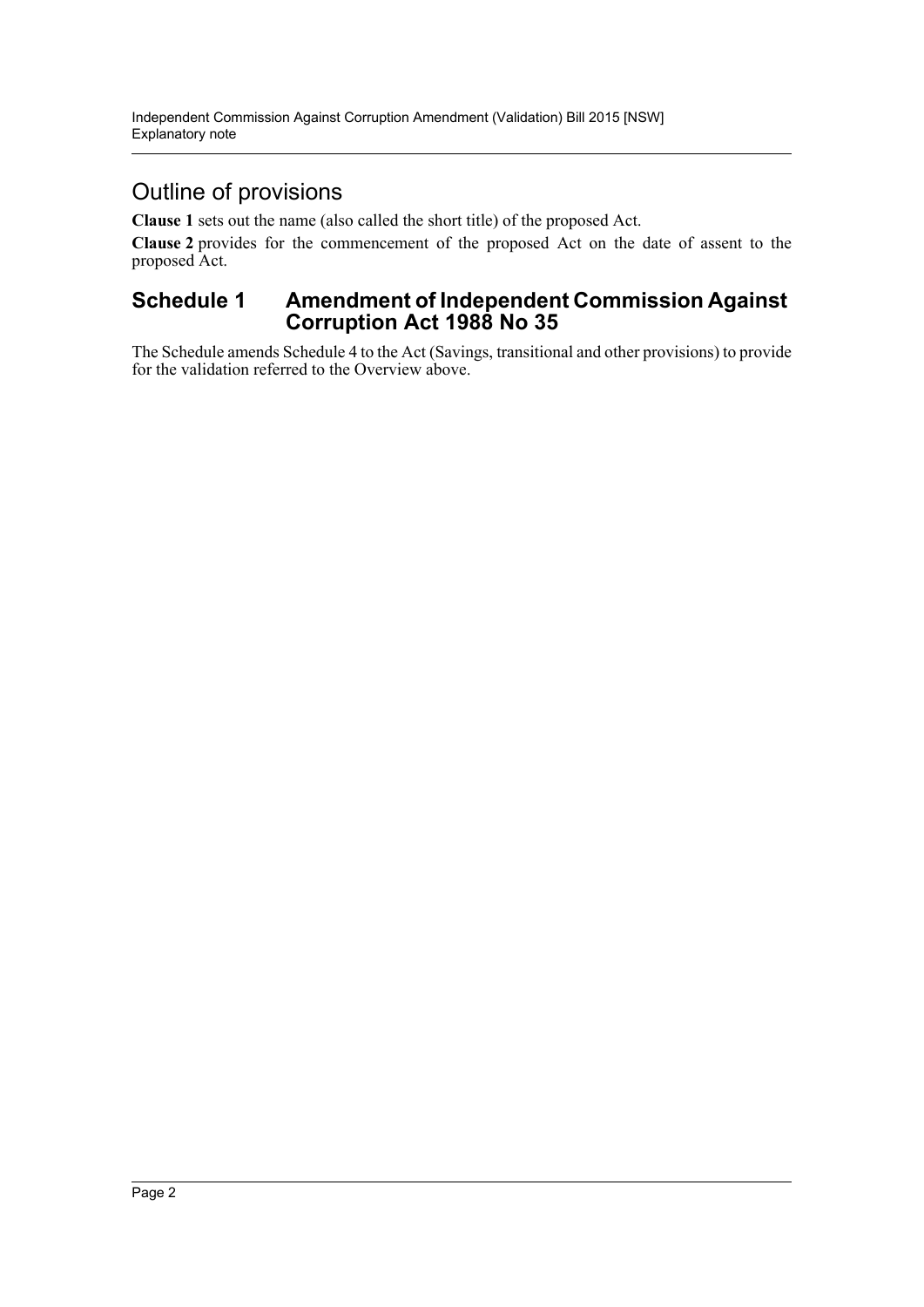First print



New South Wales

# **Independent Commission Against Corruption Amendment (Validation) Bill 2015**

## **Contents**

|            |                                                                          | Page |
|------------|--------------------------------------------------------------------------|------|
|            | Name of Act                                                              |      |
|            | Commencement                                                             | 2    |
| Schedule 1 | Amendment of Independent Commission Against Corruption Act 1988<br>No 35 |      |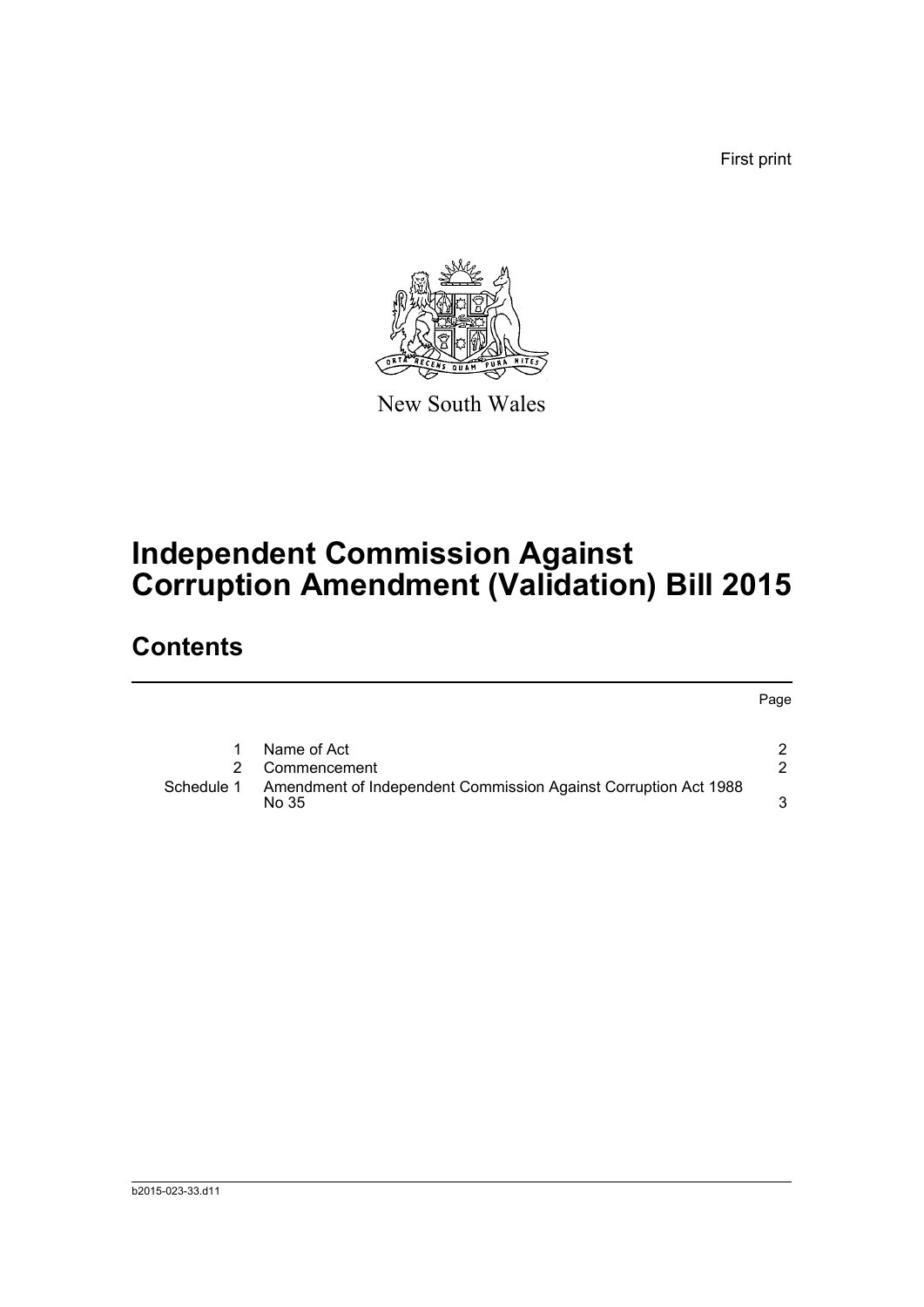

New South Wales

# **Independent Commission Against Corruption Amendment (Validation) Bill 2015**

No , 2015

#### **A Bill for**

An Act to amend the *Independent Commission Against Corruption Act 1988* to validate certain previous actions of the Independent Commission Against Corruption.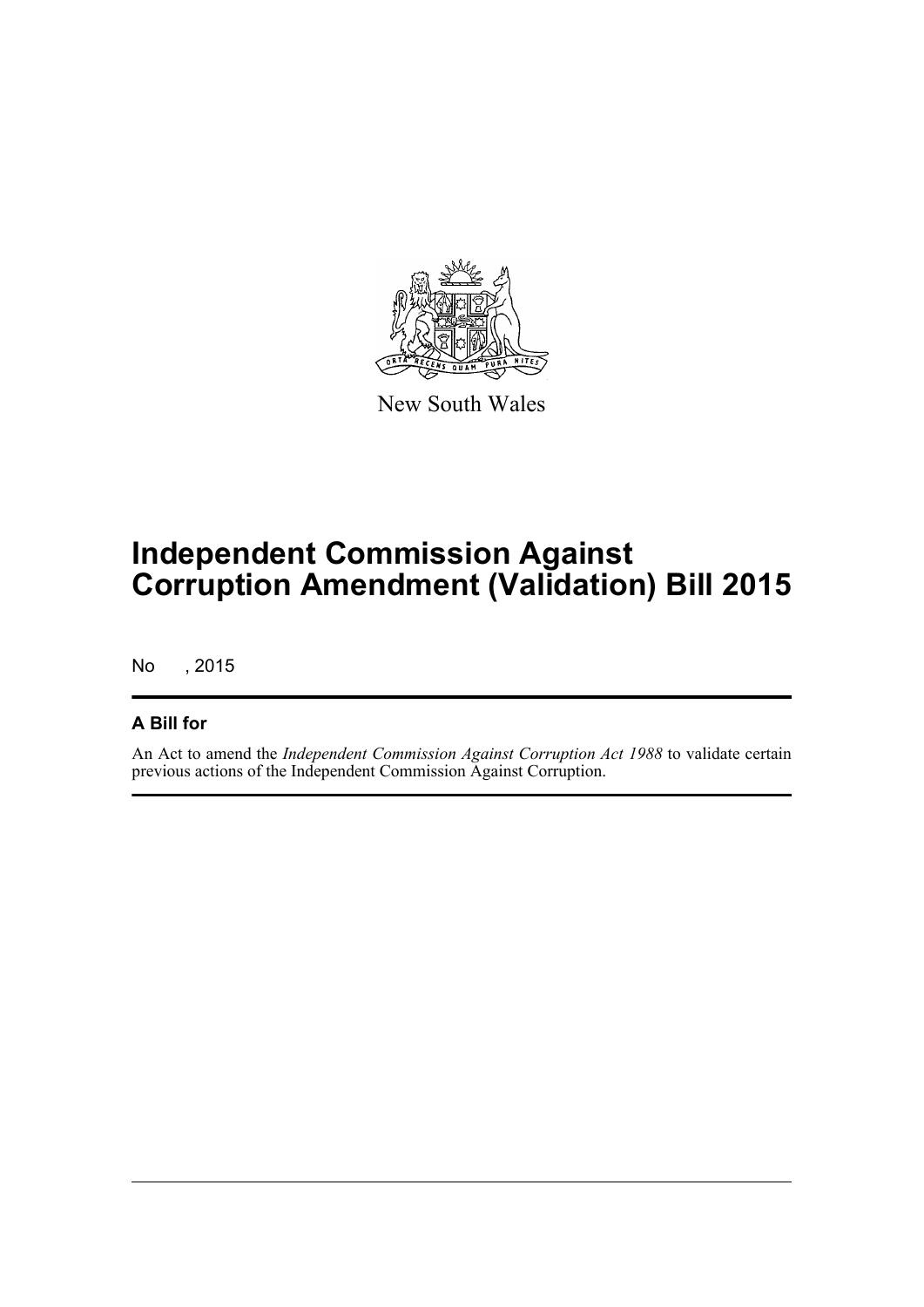<span id="page-4-1"></span><span id="page-4-0"></span>

|                                                                       | The Legislature of New South Wales enacts:                                                    |                     |  |  |
|-----------------------------------------------------------------------|-----------------------------------------------------------------------------------------------|---------------------|--|--|
|                                                                       | Name of Act                                                                                   | $\overline{c}$      |  |  |
|                                                                       | This Act is the Independent Commission Against Corruption Amendment<br>(Validation) Act 2015. | 3<br>$\overline{4}$ |  |  |
| Commencement<br>This Act commences on the date of assent to this Act. |                                                                                               |                     |  |  |
|                                                                       |                                                                                               |                     |  |  |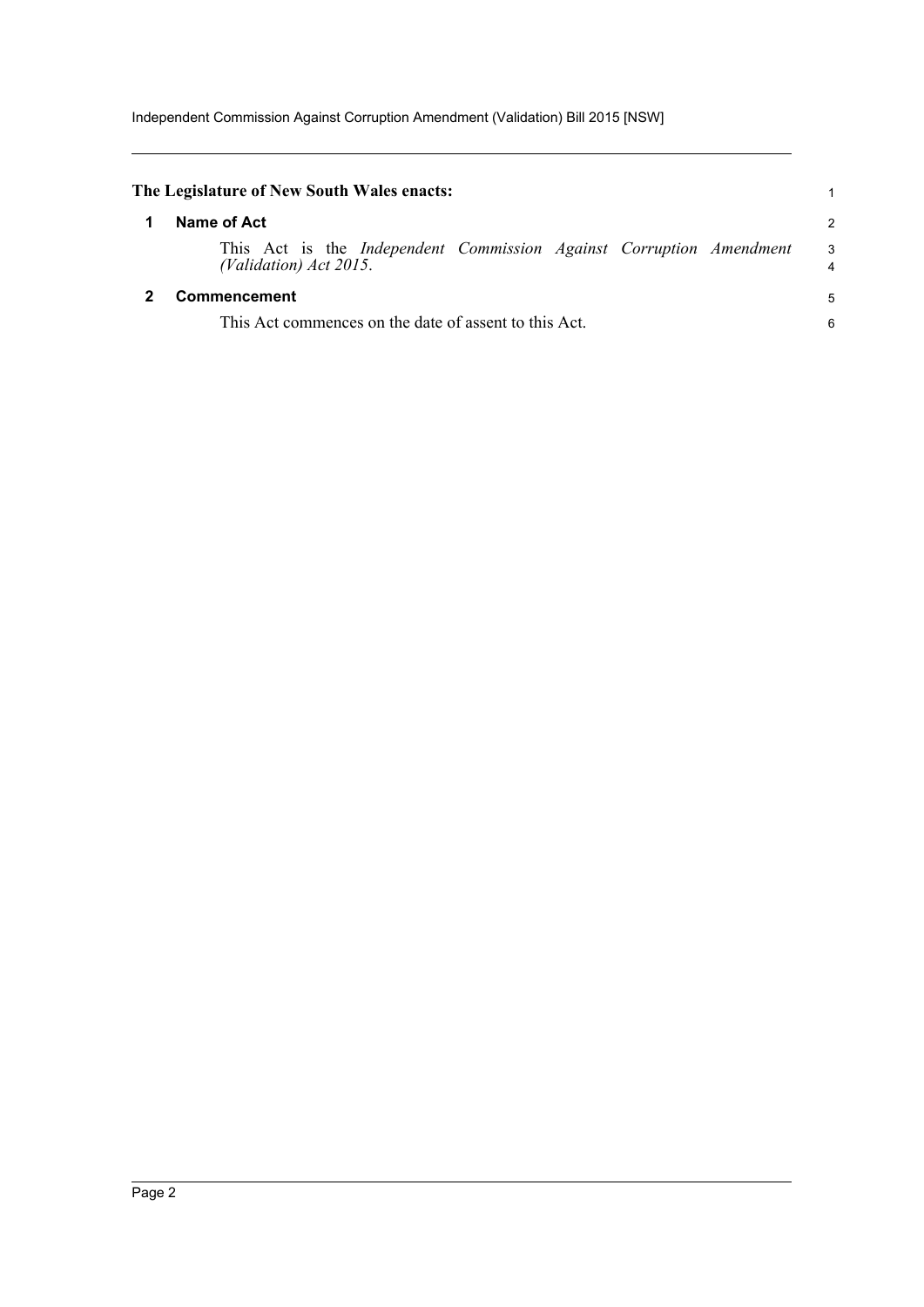<span id="page-5-0"></span>

| <b>Schedule 1</b> |    | <b>Amendment of Independent Commission Against</b><br><b>Corruption Act 1988 No 35</b> |                                                                                                                                                   | $\mathbf{1}$<br>$\overline{c}$                                                                                                                                                                                                                                                                                                                                                                 |                                        |  |
|-------------------|----|----------------------------------------------------------------------------------------|---------------------------------------------------------------------------------------------------------------------------------------------------|------------------------------------------------------------------------------------------------------------------------------------------------------------------------------------------------------------------------------------------------------------------------------------------------------------------------------------------------------------------------------------------------|----------------------------------------|--|
|                   |    |                                                                                        | Schedule 4 Savings, transitional and other provisions<br>Insert at the end of the Schedule:                                                       |                                                                                                                                                                                                                                                                                                                                                                                                | 3<br>4<br>5<br>$\,6$<br>$\overline{7}$ |  |
|                   |    |                                                                                        | Part 13 Validation relating to decision on 15 April 2015 in<br><b>Independent Commission Against Corruption v</b><br><b>Cunneen [2015] HCA 14</b> |                                                                                                                                                                                                                                                                                                                                                                                                |                                        |  |
|                   | 34 |                                                                                        | Interpretation                                                                                                                                    |                                                                                                                                                                                                                                                                                                                                                                                                | 8                                      |  |
|                   |    | (1)                                                                                    |                                                                                                                                                   | In this Part:                                                                                                                                                                                                                                                                                                                                                                                  | 9                                      |  |
|                   |    |                                                                                        |                                                                                                                                                   | <i>relevant conduct</i> means conduct that would be corrupt conduct for the<br>purposes of this Act if the reference in section $8(2)$ to conduct that adversely<br>affects, or could adversely affect, the exercise of official functions included<br>conduct that adversely affects, or could adversely affect, the efficacy (but not<br>the probity) of the exercise of official functions. | 10<br>11<br>12<br>13<br>14             |  |
|                   |    | (2)                                                                                    |                                                                                                                                                   | A reference in this Part to anything done or purporting to have been done by<br>the Commission includes a reference to:                                                                                                                                                                                                                                                                        | 15<br>16                               |  |
|                   |    |                                                                                        | (a)                                                                                                                                               | anything done or purporting to have been done by an officer of the<br>Commission, and                                                                                                                                                                                                                                                                                                          | 17<br>18                               |  |
|                   |    |                                                                                        | (b)                                                                                                                                               | any investigation, examination, inquiry, hearing, finding, referral,<br>recommendation or report conducted or made by the Commission or an<br>officer of the Commission, and                                                                                                                                                                                                                   | 19<br>20<br>21                         |  |
|                   |    |                                                                                        | (c)                                                                                                                                               | any order, direction, summons, notice or other requirement made or<br>issued by the Commission or an officer of the Commission, and                                                                                                                                                                                                                                                            | 22<br>23                               |  |
|                   |    |                                                                                        | (d)                                                                                                                                               | the obtaining or receipt of anything by the Commission or an officer of<br>the Commission.                                                                                                                                                                                                                                                                                                     | 24<br>25                               |  |
|                   |    | (3)                                                                                    |                                                                                                                                                   | A reference in this Part to evidence given to the Commission includes a<br>reference to:                                                                                                                                                                                                                                                                                                       | 26<br>27                               |  |
|                   |    |                                                                                        | (a)                                                                                                                                               | a statement of information, or a document or other thing, produced in<br>response to a notice by the Commission or an officer of the<br>Commission, and                                                                                                                                                                                                                                        | 28<br>29<br>30                         |  |
|                   |    |                                                                                        | (b)                                                                                                                                               | an answer made, or a document or other thing produced, by a person<br>summoned to attend or appearing before the Commission or an officer<br>of the Commission at a compulsory examination or public inquiry, and                                                                                                                                                                              | 31<br>32<br>33                         |  |
|                   |    |                                                                                        | (c)                                                                                                                                               | any information, document or other thing otherwise obtained or<br>received by the Commission or an officer of the Commission.                                                                                                                                                                                                                                                                  | 34<br>35                               |  |
|                   | 35 |                                                                                        | Validation                                                                                                                                        |                                                                                                                                                                                                                                                                                                                                                                                                | 36                                     |  |
|                   |    | (1)                                                                                    |                                                                                                                                                   | Anything done or purporting to have been done by the Commission before<br>15 April 2015 that would have been validly done if corrupt conduct for the<br>purposes of this Act included relevant conduct is taken to have been, and<br>always to have been, validly done.                                                                                                                        | 37<br>38<br>39<br>40                   |  |
|                   |    | (2)                                                                                    |                                                                                                                                                   | The validation under subclause (1) extends to the validation of:                                                                                                                                                                                                                                                                                                                               | 41                                     |  |
|                   |    |                                                                                        | (a)                                                                                                                                               | things done or purporting to have been done by any person or body, and                                                                                                                                                                                                                                                                                                                         | 42                                     |  |